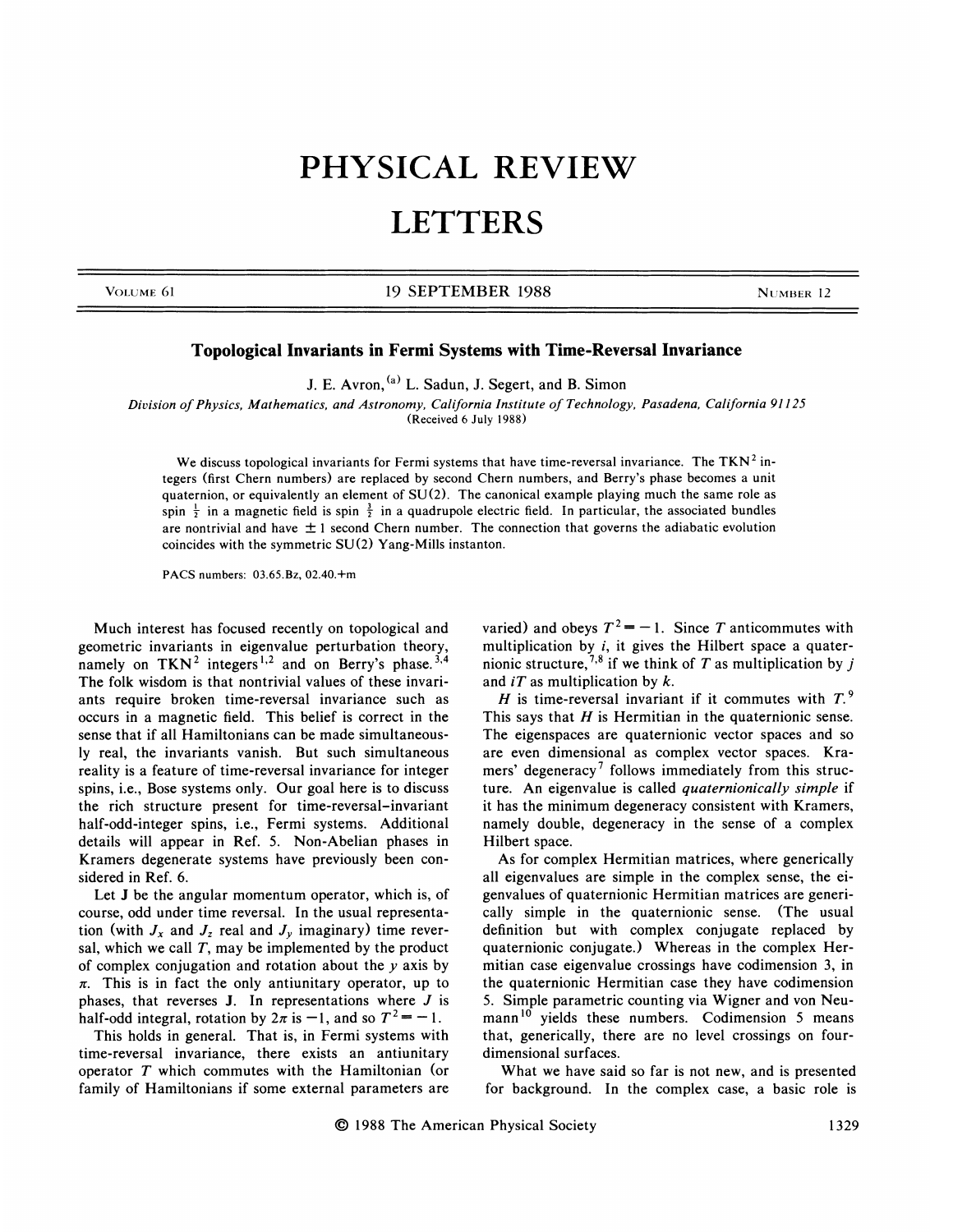played by the homotopy groups of  $M_n(\mathbb{C})$ , the space of nondegenerate, complex Hermitian  $n \times n$  matrices. This space is homotopic to the quotient  $U(n)/[U(1)]$  $x \cdots xU(1)$  of the unitary matrices. As shown in Ref. 2,  $\pi_2[M_n(\mathbb{C})] = \mathbb{Z}^{n-1}$ , which reflects the fact that there is a TKN<sup>2</sup> integer associated with each eigenvalue, and the integers satisfy a zero sum rule.

The quaternionic analog is  $M_n(\mathbb{H})$ , the nondegenerate quaternionic Hermitian  $n \times n$  matrices, which is homotopic to the quotient  $Sp(n)/[Sp(1)\times \cdots \times Sp(1)]$  of the unitary symplectic matrices by the diagonal unitary symplectic matrices.<sup>9</sup> Now  $\pi_j[M_n(\text{H})] = 0$  for  $j = 1,2,3$  and  $\pi_4[M_n(\text{H})] = \mathbb{Z}^{n-1}$ . These results follow from the homotopy exact sequences.  $M_n(\text{H})$  turns out to have a richer homotopy than  $M_n(\mathbb{C})$  for the simple reason that  $Sp(1)-S<sup>3</sup>$  has a richer homotopy than  $U(1)-S<sup>1</sup>$ , so unlike the complex case, there are higher homotopy invariants in the quaternionic case.<sup>5</sup>

The TKN<sup>2</sup> integers associated to a map of  $S^2$  to  $M_n(\mathbb{C})$  can be computed as the integral of the first Chern two-form  $\omega_1$ . In terms of the projection  $P(Q)$ onto the one-dimensional eigenspace for  $H(Q)$  depending on parameter Q, the curvature  $\Omega$  is given by  $\Omega = iP(dP \wedge dP)$ , and

$$
\omega_1 = \frac{1}{2\pi} \mathrm{Tr}(\Omega).
$$

The  $TKN<sup>2</sup>$  numbers are the first Chern numbers,  $C_1 = \int_{S^2} \omega_1$ , where  $S^2$  is a closed two-surface in parameter space. For the canonical example  $H(B) = J \cdot B$ ,  $C_1 = 2m$ , where m is the azimuthal quantum number. Clearly, if  $H(Q)$  commutes with T, then  $\omega_1 \equiv 0$ .

In the quaternionic case, the basic object is the second Chem four-form (in this context more appropriately called the first symplectic Pontryagin form<sup>11</sup>)

$$
\omega_2 = \frac{1}{8\pi^2} [\text{Tr}(\Omega^2) - \text{Tr}(\Omega)^2] = \frac{1}{8\pi^2} \text{Tr}(\Omega^2),
$$

so that, for example, if Q parametrizes points in  $S<sup>4</sup>$ , then the second Chem integer is given by

$$
C_2 = \int_{S^4} \omega_2. \tag{1}
$$

As in the complex case, solving the Schrödinger equation adiabatically (or in any other smooth way that is guaranteed to return to the initial state<sup>12</sup>) produces a holonomy identical to the natural one induced by the metric on the Hilbert space on the bundle of eigenspaces.<sup>4</sup> In the complex case, this holonomy is given by <sup>a</sup> complex number of magnitude one—the Berry's phase. In the quaternionic case it is given by a unit quaternion, or equivalently by an element of SU(2). In the general twofold-degenerate case considered by Wilczek and Zee,<sup>3</sup> the holonomy is an element of  $U(2)$ .

These rather abstract considerations are made concrete in a set of elementary examples. Since J is odd under  $T$ , the simplest time-reversal-invariant Hamiltonian 1S

$$
H(Q) \equiv \sum_{mn} Q_{mn} J_m J_n, \qquad (2)
$$

with Q a real symmetric second-rank tensor, which may<br>be taken traceless. The space of such tensors is a five<br>dimensional real vector space, with an invariant inne<br>product given by  $\langle Q, Q' \rangle \equiv \frac{3}{2} \text{Tr}(QQ')$ , where the tr be taken traceless. The space of such tensors is a fivedimensional real vector space, with an invariant inne product given by  $\langle Q, Q' \rangle \equiv \frac{3}{2} \text{Tr}(QQ')$ , where the trace is taken as the trace of linear operators on  $\mathbb{R}^3$ . A standard orthonormal basis  $Q_a$ ,  $a=0, \ldots, 4$ , can be defined such that, using  $e_a = H(Q_a)$ ,  $e_0 = J_z^2 - J^2/3$ ,  $e_1 = 3^{-1/2}(J_xJ_z)$  $+J_zJ_x$ ),  $e_2 = 3^{-1/2}(J_yJ_z+J_zJ_y)$ ,  $e_3 = 3^{-1/2}(J_x^2-J_y^2)$ and  $e_4 \equiv 3^{-1/2} (J_x J_y + J_y J_x)$ .

While this example looks specialized, by the Wigner-Eckart theorem it will apply to any spin-J multiplet perturbed by a second-rank tensor. For example, our Berry's phase calculation below will be relevant to any spin-atomic  $\frac{3}{2}$  level under perturbation by an electric quadrupole.

At  $Q = 0$ ,  $H(Q) = 0$  is obviously highly degenerate. One can show that for  $Q\neq 0$  all levels are simple in the quaternionic sense, i.e., only doubly degenerate in the complex sense.<sup>5</sup> If we take for  $S<sup>4</sup>$  in Eq. (1) the unit sphere in the space of tensor operators, i.e.,  $\frac{3}{2} Tr(Q^2)$ =1, all the  $J+\frac{1}{2}$  energy levels have well defined second Chem integers, satisfying a zero sum rule. Moreover, a simple argument shows that  $C_2$  of the *n*th eigenvalue is  $-C_2$  of the  $(J+\frac{3}{2}-n)$ th eigenvalue. This is in some ways like the situation discussed by Berry,<sup>3</sup> except that for  $J > \frac{3}{2}$ , there is not enough symmetry to facilitate a simple calculation of the  $C_2$ 's.

The case  $J = \frac{3}{2}$  is basic and has some remarkable symmetries, as we will explain. The sense that it is basic is that, as in Ref. 4, the generic situation for quaternion degeneracies as one varies five parameters is twofold degeneracy removed to first order. Just as the prototypical complex situation is spin- $\frac{1}{2}$  J·B, the prototypical quaternionic situation is this spin- $\frac{3}{2}$  case.

Here are the main features of the spin- $\frac{3}{2}$  case.<sup>5</sup>

(a) The time-reversal-invariant traceless operators on  $\mathbb{C}^4$  (equivalently traceless quaternionic Hermitian operators on  $\mathbb{H}^2$  are exactly the family of  $H(Q)$ . This can be seen by just counting dimensions. Each is exactly fivedimensional and each  $H(Q)$  is quaternionic, Hermitian, and traceless.

(b) Each nonzero  $H(Q)$ , being traceless, Hermitian, and  $2 \times 2$  (quaternionically), can be written uniquely as

$$
H = c(P_{+} - P_{-}) = c(2P_{+} - 1) = c(1 - 2P_{-}),
$$

where c is a positive real number and  $P \pm$  is the spectral projection onto the positive (or negative) eigenspace. Conversely, to each projection  $P$  and positive number  $c$ we can associate the Hamiltonian  $c(2P-1)$ . As a result, there is a one-to-one correspondence between the unit sphere of  $H(Q)$ 's and the set of spectral projections  $P_+$  (or  $P_-$ ), yielding the first proof that that the two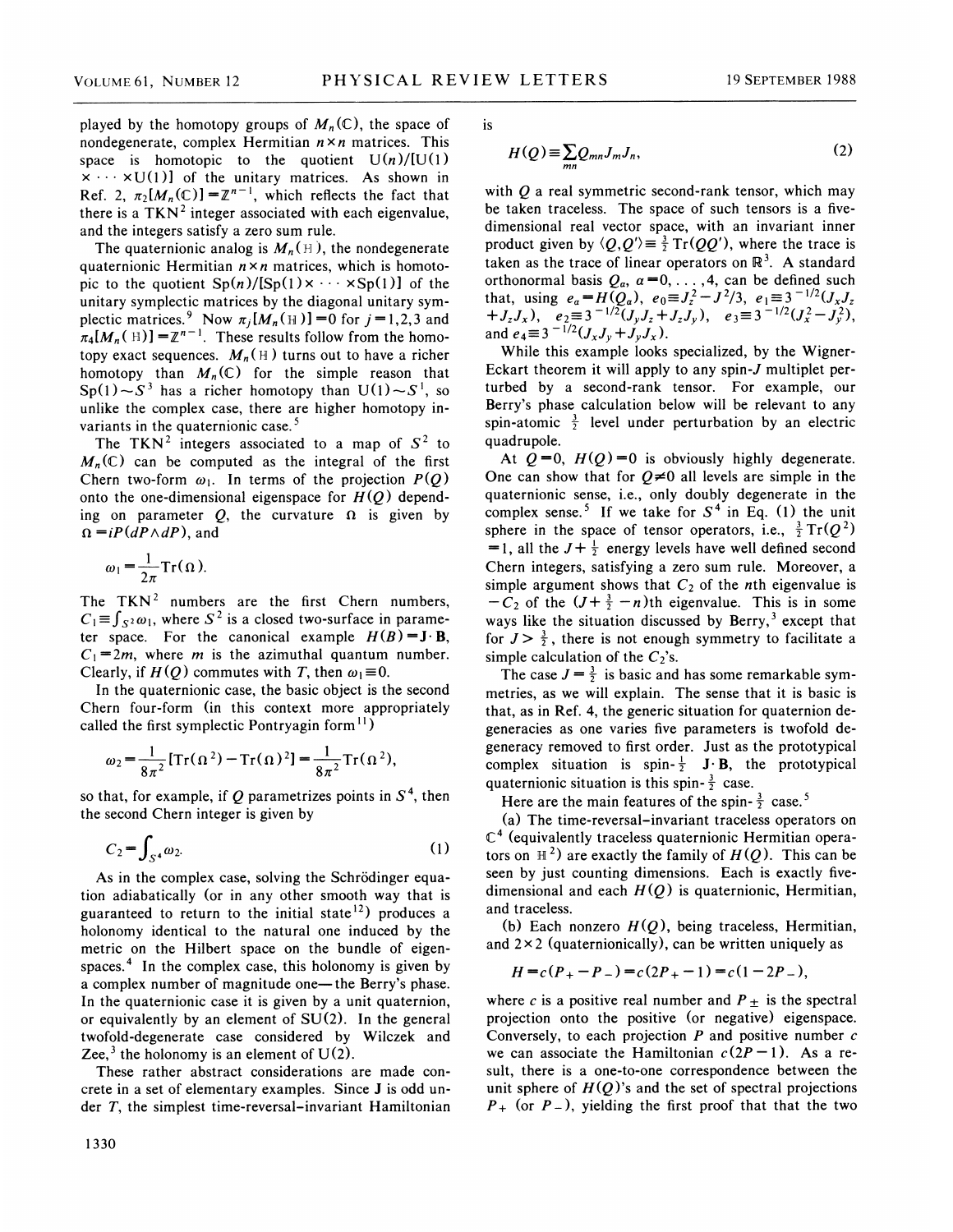Chern integers are  $\pm 1$ .

(c)  $Tr[H(Q)^2] = 6Tr(Q^2)$ . By (a), the unit sphere of  $H(O)$ 's is left invariant by the full group of 2×2 symplectic matrices,  $Sp(2) \cong Spin(5)$ , the twofold universal cover of  $SO(5)$ . Spin(5) acts on the unit sphere of Hamiltonians by  $SO(5)$  rotations. Thus, this family of operators, which a priori only has  $SO(3)$  symmetry, has SO(5) symmetry. Any Hamiltonian can be mapped to any other Hamiltonian by an SO(5) rotation, even though there are pairs of Hamiltonians that are not related by  $SO(3)$ .

(d) Because all unit Hamiltonians are equivalent by the SO(5) symmetry, the second Chem form is a multiple of the area form. The constant of proportionality can be computed at any point  $\left[ \text{say } (J_z^2 - \frac{1}{3} J^2) \right]$  to yield another proof that the two Chern integers are  $\pm 1$ .

(e) Using the explicit matrices of  $J_x$ ,  $J_y$ , and  $J_z$  in the spin- $\frac{3}{2}$  representation, one can easily check that the matrices  $e_a$  defined above form a Clifford algebra, i.e.,  $e_a e_\beta + e_\beta e_a = 2\delta_{\alpha\beta}$ . The commutators  $[e_\alpha, e_\beta]$  generate the Spin(5) action. By a unitary change of basis, these matrices can be transformed to

$$
\hat{e}_0 = \begin{bmatrix} 1 & 0 \\ 0 & -1 \end{bmatrix}, \quad \hat{e}_1 = \begin{bmatrix} 0 & 1 \\ 1 & 0 \end{bmatrix}, \quad \hat{e}_2 = \begin{bmatrix} 0 & -i \\ i & 0 \end{bmatrix}.
$$

$$
\hat{e}_3 = \begin{bmatrix} 0 & j \\ -j & 0 \end{bmatrix}, \quad \hat{e}_4 = \begin{bmatrix} 0 & -k \\ k & 0 \end{bmatrix},
$$

which evidently span the traceless quaternionic Hermitian  $2 \times 2$  matrices. The Clifford property makes the fact  $P_{\pm} (Q) = \frac{1}{2} [1 \pm H(Q)]$  of (b) evident.

(f) For many paths on the four-sphere of Hamiltonians, the SO(5) symmetry enables one to compute the holonomy explicitly.<sup>5</sup> Specifically, consider paths of the form  $H(\tau) = U(\tau)e_0U(-\tau)$ ,  $0 \le \tau \le 2\pi$ , where  $U(\tau)$  is a one-parameter group of symplectic matrices with  $U(2\pi) = -1$ . Paths of this form are closed, as  $H(0) = H(2\pi) = e_0$ . By (e), such one-parameter groups are of the form  $U(\tau) = \exp(\tau C_{\alpha\beta}[e_{\alpha}, e_{\beta}])$  for appropriate constants  $C_{\alpha\beta}$ . In particular, the physical SO(3) rotations are of this type. Suppose the system is initially in an eigenstate of  $J_z = m$ . The probability of the final state being  $J_z = -m$  is easily recovered from the holonomy, and is a physical observable amenable to experimental measurement. Consider a path generated by the physical rotation  $U(\tau) = \exp\{-i\tau[\cos(\phi)J_z + \sin(\phi)J_x]\}$ . For any path generated by physical rotation the probability of an initial state  $J_z = \frac{3}{2}$  going to a final state  $J_z = -\frac{3}{2}$  is zero. This result is based on an analysis of the geometry of  $SO(3)$  representations. The  $SO(3)$  symmetry further allows one to compute the probability of the  $J_z = \frac{1}{2}$  state going to the  $J_z = -\frac{1}{2}$ , which is given by <sup>6,1</sup>

$$
\frac{(4\sin^2\phi)\{\sin^2[\pi(1+3\sin^2\phi)^{1/2}]\}}{1+3\sin^2\phi}
$$

For paths which are generated by  $SO(5)$  rotations not

corresponding to the physical rotations, the probabilit for  $J_z = \frac{3}{2}$  going to  $J_z = -\frac{3}{2}$  need not be zero. In fact, there exist paths for which this probability is unity, for example, the path generated by  $U(\tau) = \exp[(\tau/\tau)]$ 8)e<sub>1</sub>( $\sqrt{3}e_0+2e_3$ )].

(g) This example is closely related to the symmetric  $SU(2)$  instanton.<sup>14</sup> The connection governing the adiabatic time evolution for the spin  $\frac{3}{2}$  has self-dual curva ture, and thus is a classical solution of the SU(2) Yang-Mills equations.

(h) Connections with self-dual curvature are classified via twistor theory, <sup>14</sup> and the spin- $\frac{3}{2}$  representation arises naturally in this framework. The rotation group  $SO(3)$ acts on the four-sphere of unit quadrupoles. The twistor space of  $S^4$  is  $\mathbb{C}P^3$ , which now has an induced SO(3) action. This action extends to a projective representation of SO(3) on  $\mathbb{C}^4$ , which is precisely the spin- $\frac{3}{2}$  represen tation of SU(2).

The second Chem numbers may be thought of as quantum numbers that arise from topology rather than symmetry. Besides labeling the spectrum, quantum numbers that come from symmetry give various selection rules forbidding certain transitions. Similarly, the topological quantum numbers, besides labeling the spectrum give selection rules for adiabatic processes that can force transitions whenever the eigenstate bundle is nontrivial, at least for some paths. This holds on general grounds and is also illustrated by (f) above.

We thank Peter Weichman for useful discussions. The research of one of us (J.E.A.) was partially supported by National Science Foundation Grants No. DMS-8416049 and No. BSF-84-00376. The research of another one of us (B.S.) was partially supported by National Science Foundation Grant No. DMS-8416049.

 $(a)$ On leave from Physics Department, Technion, Haifa, 32000 Israel.

<sup>1</sup>D. Thouless et al., Phys. Rev. Lett.  $49, 405$  (1982); B. A. Dubrovin et al., Zh. Eksp. Teor. Fiz. 79, 1006 (1980) [Sov. Phys. JETP 52, 511 (1980)l; M. Kohmoto, Ann. Phys. 160, 343 (1985).

2J. Avron, R. Seiler, and B. Simon, Phys. Rev. Lett. 51, 51 (1983).

 $3M.$  Berry, Proc. Roy. Soc. London A 392, 45 (1984); F. Wilczek and A. Zee, Phys. Rev. Lett. 52, 2111 (1984); "Geometric Phases in Physics," edited by F. Wilczek and A. Shapere (to be published).

4B. Simon, Phys. Rev. Lett. 51, 2167 (1983).

<sup>5</sup>J. Avron, L. Sadun, J. Segert, and B. Simon, to be published; some results will appear in J. Avron, R. Seiler, and B. Simon, to be published.

6C. Alden Mead, Phys. Rev. Lett. 59, 161 (1987).

 $7F$ . Dyson, J. Math. Phys. 3, 140 (1964); we are indebted to M. Berry for raising the issue of fermions with time-reversal invariance and pointing out the connection with quaternions.